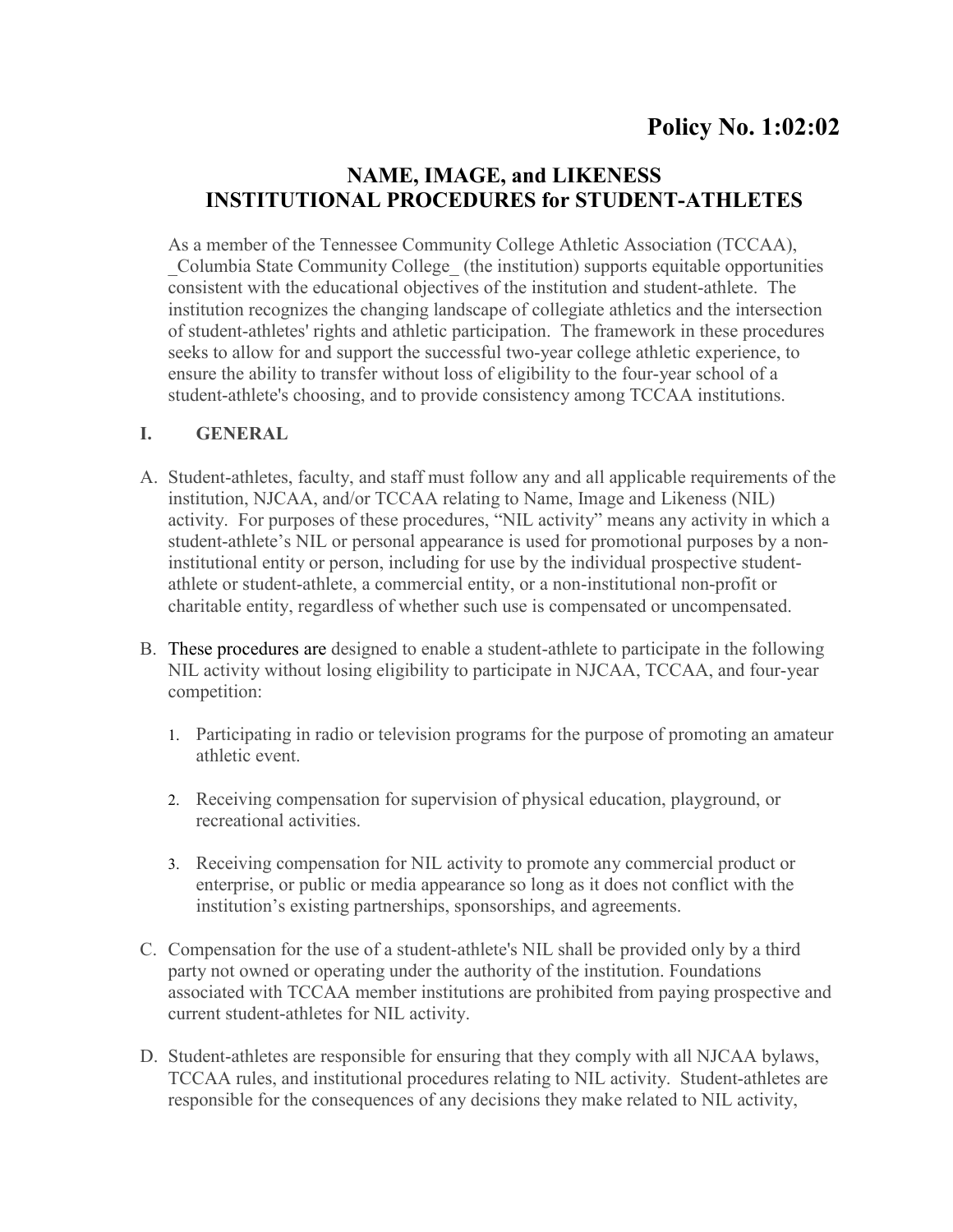including those that might render them ineligible or cause their removal from an athletics team.

- E. Nothing in these procedures shall impact the institution's right to use the name, image, or likeness of student-athletes in accordance with NJCAA and TCCAA bylaws and policies. Student-athletes will continue to participate in institutional promotional activities such as appearances, autograph signings, digital content creation, photo shoots, and similar activities in accordance with existing rules, but cannot be paid by the institution to participate in any such activity.
- F. Any NIL activity in which a student-athlete engages shall not be deemed the speech of in the institution by virtue of the fact that the student-athlete attends an institution or participates in its athletics program.
- G. NIL activity must be commensurate with fair market value. A TCCAA institution shall use reasonable and good faith judgment in making the determination of fair market value.
- H. Any student-athlete, faculty member, or staff member who has questions about these procedures should contact: Johnny Littrell 931.540.2840 [jlittrell1@ColumbiaState.edu](mailto:jlittrell1@ColumbiaState.edu)

#### **II. STUDENT-ATHLETE PROHIBITIONS**

- A. Student-athletes shall not miss class, practice, competition, or other team activities for NIL activities. Institutions may adopt reasonable time, place, and manner restrictions to prevent an intercollegiate athlete's NIL activities from interfering with team activities, the institution's operations, and the use of the institution's facilities.
- B. Student-athletes shall not enter into agreements for NIL activity or engage in any NIL activity that:
	- 1. Involves a tobacco company or brand, including any tobacco product, alternative nicotine product, electronic nicotine delivery system, or any electronic nicotine delivery system retailer, or any specialty retailer of electronic-nicotine delivery systems or tobacco specialty store;
	- 2. Involves any alcoholic beverage company or brand;
	- 3. Involves any seller or dispensary of a controlled substance, including, but not limited to, marijuana, any substance that violates NJCAA bylaws or TCCAA rules, or any performance enhancing drug;
	- 4. Involves any adult entertainment business;
	- 5. Involves any casino or entity that sponsors or promotes gambling activities;
	- 6. Conflicts with or unreasonably competes with the terms of an existing agreement entered into by the institution. Upon making such a determination, the institution will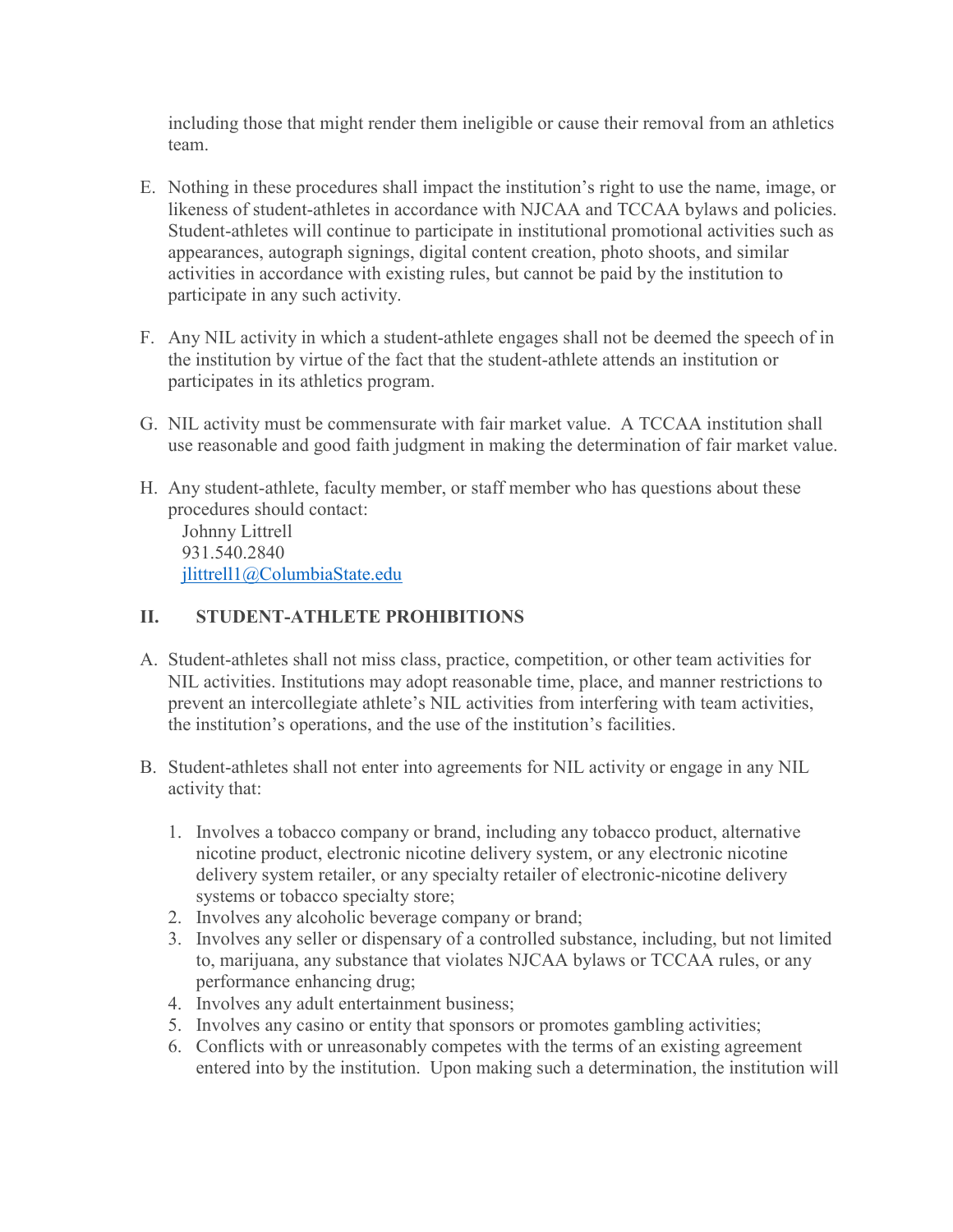disclose the relevant terms of any existing agreement that conflicts or unreasonably competes with the student athlete's proposed agreement;

- 7. Violates state or federal law, NJCAA bylaws, TCCAA policies, or TBR or institutional policies;
- 8. Remains in effect longer than the duration of the student-athlete's participation in an institutional athletic program;
- 9. The institution reasonably considers to be in conflict with the values of the institution;
- 10. Is conditioned on athletic performance or attendance at the institution;
- 11. Uses any of the institution's intellectual property, including, but not limited to copyrighted material, registered or licensed marks, logos, verbiage, or designs of a TCCAA institution, unless the institution has provided the student-athlete with written permission to do so prior to the execution of the contract. If permission is granted, the TCCAA institution, by agreement of all parties, may be compensated for the use in a manner consistent with market rates or prior practice; and

### **III. STUDENT-ATHLETE NOTIFICATION REQUIREMENTS**

- A. Before any contract for NIL activity is executed, and before any compensation is provided to the student-athlete in advance of a contract, the student-athlete shall disclose the proposed contract and its terms to his or her TCCAA member institution in a manner prescribed by the member institution. The disclosure report must include the identities of entities or persons who provide compensation to the student-athlete, the amount of compensation received from each person or entity, and any other information the institution deems relevant for determining such identities and compensation. The institution shall review such contract to determine its compliance with this policy. For contracts executed prior to December 31, 2021, an institution may retroactively approve the contract and receipt of compensation.
- B. Student-athletes must promptly disclose any revisions or amendments to agreements for NIL activity.
- C. A student-athlete must file an annual report containing the same information as required for the initial report prior to April 1 of each year.
- D. A student-athlete's failure to abide by these requirements relating to NIL activity, or a student-athlete entering into a contract for compensation relating to NIL activity after being advised by the institution that the proposed contract for compensation is not in compliance with these procedures and applicable requirements, shall be grounds for the suspension or revocation of the student-athlete's privilege of participating in the institution's athletic programs.

## **IV. AGENTS**

A. Per NJCAA bylaw Section 4.B.4, student-athletes will immediately forfeit eligibility if they reach a written agreement of any type with an agent or advisor to represent the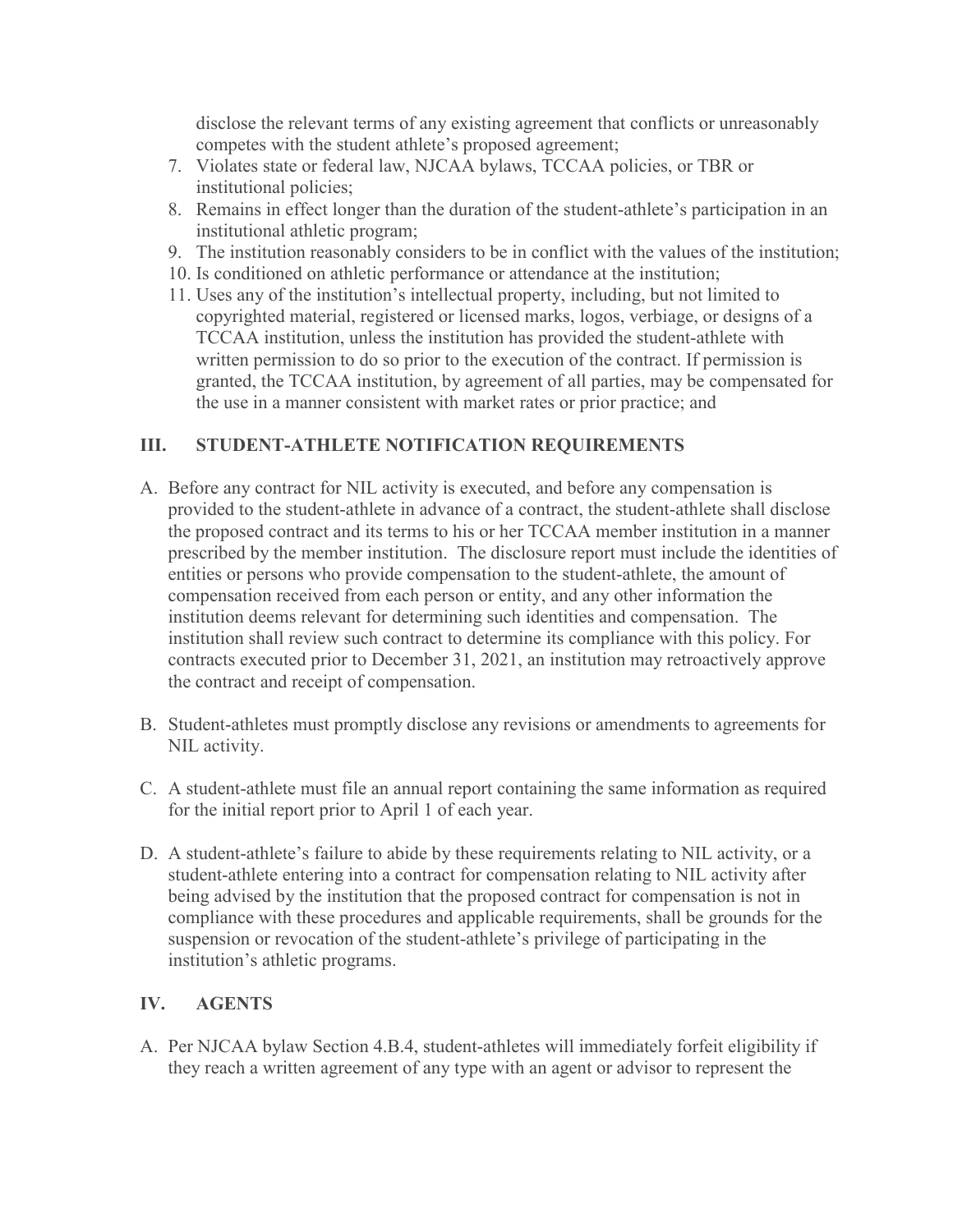student-athlete or accept transportation, meals, lodging, entertainment, or gifts from an agent or advisor.

B. Although limited negotiations with an agent or advisor will not cause a student-athlete to be deemed ineligible, student-athletes are cautioned to ensure that any contact with an agent or advisor is consistent with NJCAA bylaws and will not result in a studentathlete's ineligibility.

## **V. CONSIDERATIONS FOR STUDENT-ATHLETES**

- A. Student-athletes should be aware that receiving compensation for NIL activity is income and could impact their financial aid, especially for those receiving Pell Grants or other need-based aid. To the extent that a student-athlete receives need-based financial aid, an institution may lower need-based financial aid as a result of compensation earned for the athlete's NIL activity. Institutions will treat compensation earned by student-athletes in the same manner as the institution treats compensation earned by other students with equivalent levels of financial need. Student-athletes are encouraged to consult with the financial aid office in advance of engaging in any NIL activity to fully understand these potential impacts.
- B. Entering into NIL agreements could also create tax liability. Student-athletes should consult with a tax professional regarding these issues.
- C. An international student-athlete should not accept compensation from NIL activities until after the individual has confirmed that earnings from those activities will not jeopardize or adversely affect the individual's visa or immigration status.
- D. Any agreement entered into with a student athlete under the age of eighteen for NIL activity must comply with the Tennessee Protection of Minor Performers Act, T.C.A. § 50-5-201, et seq.
- E. The institutional cannot provide legal advice to student-athletes.

## **VI. INSTITUTIONAL PROHIBITIONS**

- A. Employees of the institution, employees of the TBR System Office, and employees of foundations that support institutions, shall not make payments to athletes for NIL activity (or any other payments to athletes). These prohibitions also apply to businesses, corporations, and other entities in which such an individual is an owner or principal. Such compensation for NIL activity may only be provided by a third party.
- B. Neither the institution nor any officer, director, or employee of the institution shall be involved in the development, operation, or promotion of a current or prospective studentathlete's name, image, or likeness, including actions that compensate or cause